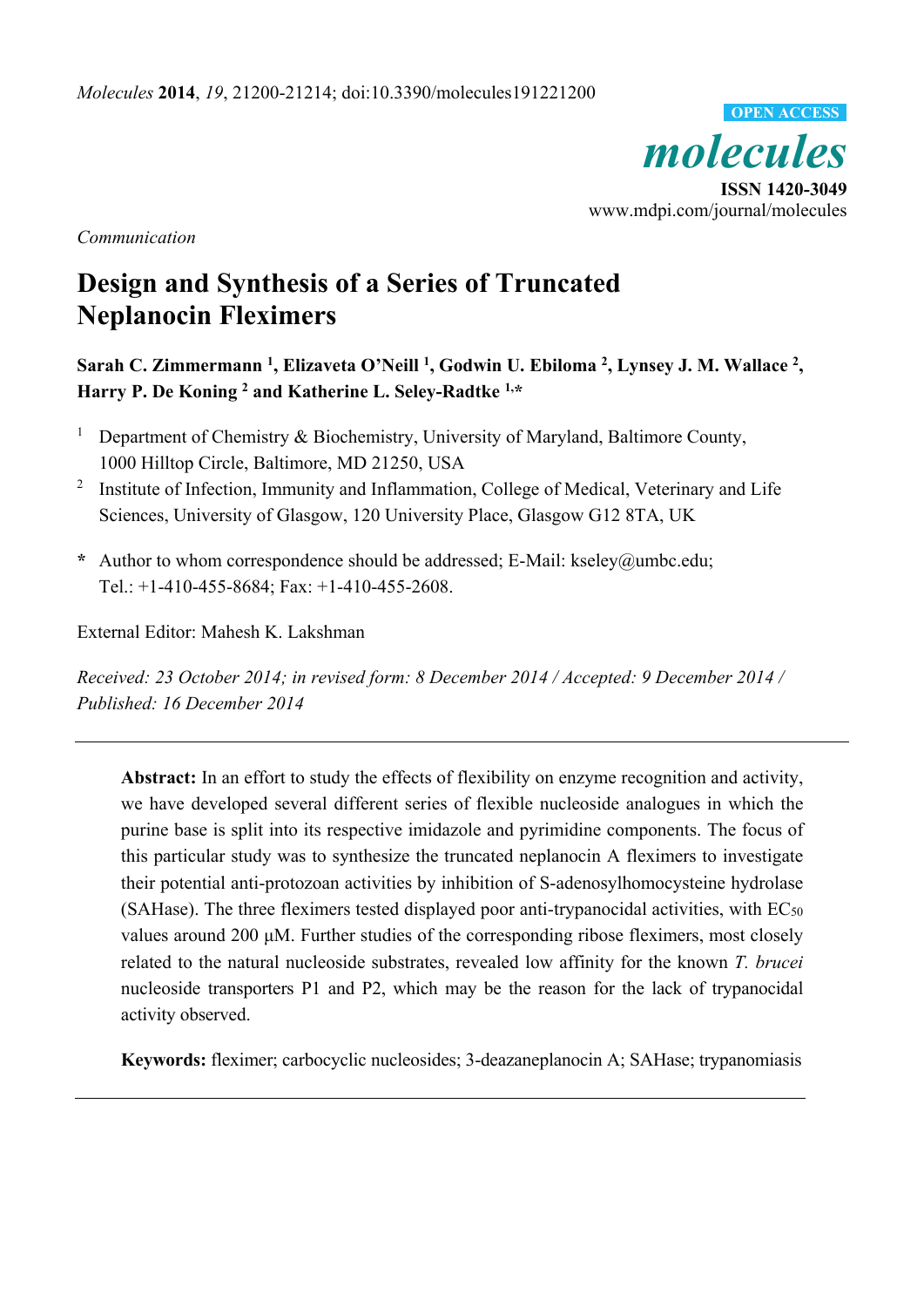## **1. Introduction**

Modified nucleosides, in particular carbocyclic nucleosides, are potent inhibitors of S-adenosyl homocysteine hydrolase (SAHase) [1]. SAHase is a critical enzyme that hydrolyzes S-adenosyl homocysteine, the byproduct of biomethylations that utilize S-adenosylmethionine (SAM) [2,3]. By inhibiting SAHase, an excess of SAH is produced, which in turn exhibits potent inhibitory effects on methyltransferases [4]. Thus, inhibition of SAHase leads to incomplete methylation of nucleic acids, phospholipids, proteins, and other small molecules, disrupting various biochemical pathways [5]. As a result, carbocyclic nucleosides have proven useful in a number of chemotherapeutic applications [6–8].

Neplanocin A (NpcA, Figure 1) and aristeromycin (Ari) are both naturally occurring carbocyclic adenosine analogues that have shown significant antiviral, antiparasitic and anticancer properties [4,7,9,10]. Unfortunately, NpcA and Ari both exhibit deleterious cytotoxicity due to intracellular conversion to their triphosphate forms by adenosine kinase as well as their recognition and metabolism by adenosine deaminase  $[11-13]$ . Removal of the 4'-CH<sub>2</sub>OH from Ari and NpcA, as shown in the truncated analogues shown in Figure 1 ( $R = H$ ), significantly lowers the cytotoxicity [14].

**Figure 1.** Neplanocin A (NpcA) and analogues and the target NcpA fleximers (**1**–**3**).



Interestingly, nucleosides with base modifications such as 3-deazaadenosine have also been found to act as substrates, with similar Km's found for adenosine and 3-deazaadenosine [7,10,15]. To date, the truncated 3-deaza analogues of Ari and NpcA (truncated DZNepA, Figure 1) lacking the 4'-hydroxymethyl group have both exhibited greater levels of inhibition than their parent counterparts [5,6,13,16].

More importantly, these compounds have also shown potent inhibition against chloroquine-resistant and chloroquine-susceptible strains of *P. falciparum* [5]. In protozoan parasites, methylation of the four nucleosides present in the "cap-four" terminal end of mRNA requires SAM as the methyl donor. This cap structure is important for RNA recognition and stability, is highly conserved across almost all protozoan species, and is critical for replication [17–19]. Thus, inhibition of SAHase results in an accumulation of SAH, causing methylations to cease, which then disrupts the methylation of the cap structure, thereby providing an important target for the development of potential antiparasitic chemotherapeutics [5].

The Seley-Radtke group has long been interested studying the effects of flexibility on the nucleobase. This flexibility is achieved by "splitting" the purine base into its respective imidazole and pyrimidine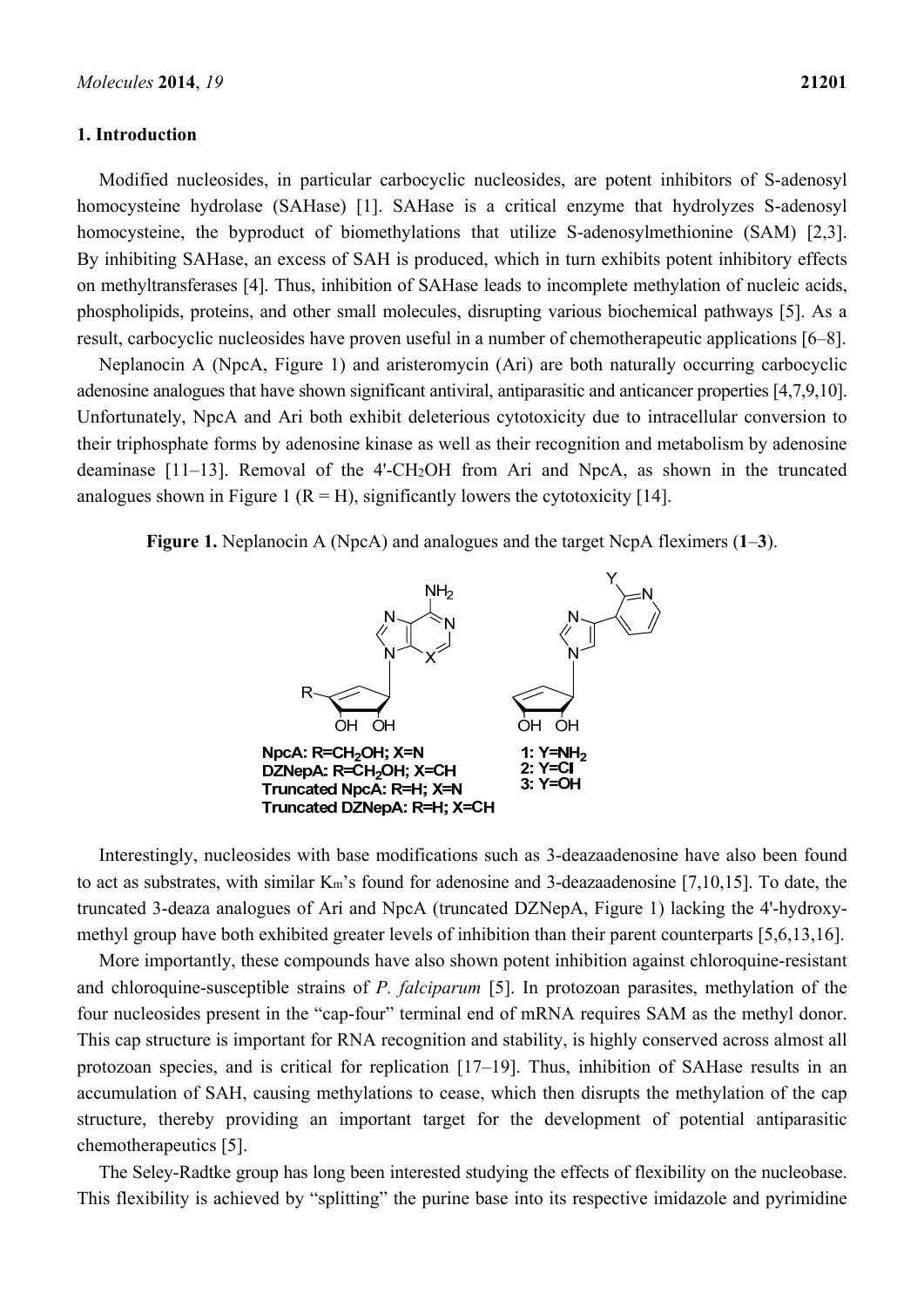(or pyridine) components, which remain connected by a single carbon-carbon bond between the two heteroaromatic moieties. This connectivity allows for free rotation, while still retaining the elements essential for base pairing and molecular recognition [20–28]. This modification has led to enhanced enzyme binding and recognition, as well as the ability to overcome point mutations in enzyme binding sites [29,30]. These analogues have also been studied for their potential therapeutic properties [20–28]. Interestingly, when the fleximer analogues of adenosine (Flex-A), inosine (Flex-I) and guanosine (Flex-G) were studied in SAHase, which is a flexible enzyme, Flex-A and Flex-I acted as substrates, whereas Flex-G proved to be an inhibitor [22]. This is significant because it is, to our knowledge, the only report of a G-nucleoside inhibiting an adenosine metabolizing enzyme. It has been postulated that this is due to an intramolecular hydrogen bond between the pyrimidine and the 5'-OH of the sugar, which then positions the amino group into the binding site where the amino group on adenosine would normally reside, thus essentially creating an adenosine mimic [22].

Historically, a number of nucleoside analogues have been evaluated for trypanocidal activity [31–34]. For example, Cai *et al.* showed that the antiviral drug ribavirin was an inhibitor of *Trypanosoma cruzi* SAHase [33]. Additionally, 7-deaza-5'-noraristeromycin was shown to be a potent inhibitor of four strains of *Trypanosoma brucei* [34]. To further explore the potential of base flexibility and antiparasitic activity, we combined the fleximer base with the carbocyclic nucleoside scaffold, to determine whether the flexible base motif would enhance the biological results previously observed with carbocyclic analogues such as NpcA and Ari. Thus, a series of 3-deaza fleximers (compounds **1**–**3**, Figure 1) were designed and synthesized to evaluate their anti-parasitic properties.

#### **2. Results and Discussion**

#### *2.1. Chemistry*

As shown in Scheme 1, cyclopentenol **5** was available from known literature procedures starting from D-cyclopentenone **4** [35], which can be obtained following stereospecific reduction to the "down" hydroxyl using Luche reduction conditions [36]. Alcohol **5** was then coupled to 4,5-diiodoimidazole [29] using standard Mitsunobu [37] conditions to give **6**. Initially the Mitsunobu reaction was attempted with diisopropylazodicarboxylate (DIAD) and triphenylphosphine (TPP) in dichloromethane at room temperature to yield **5**, however only in a 12% yield. Attempts at heating the reaction only served to give additional side products, as well as to lower the yield even further. Changing the solvent to THF increased the solubility of the diiodoimidazole and subsequently resulted in an improved yield of 40%. Unfortunately, contaminates from the byproduct, triphenylphospine oxide (TPPO), still proved to be problematic during purification. Altering the phosphine reagent to DPPE (1,2-bis(diphenylphosphino)ethane) drastically improved the ease in purification. Other coupling methods were also tried, such as using Hendrickson's "POP" reagent, bis(triphenyl)oxodiphosphonium trifluoromethanesulfonate [38], or using bases such as NaH or  $K_2CO_3[39]$  to form the imidazole nucleophile, proved unsuccessful when compared to the Mitsunobu coupling using DPPE.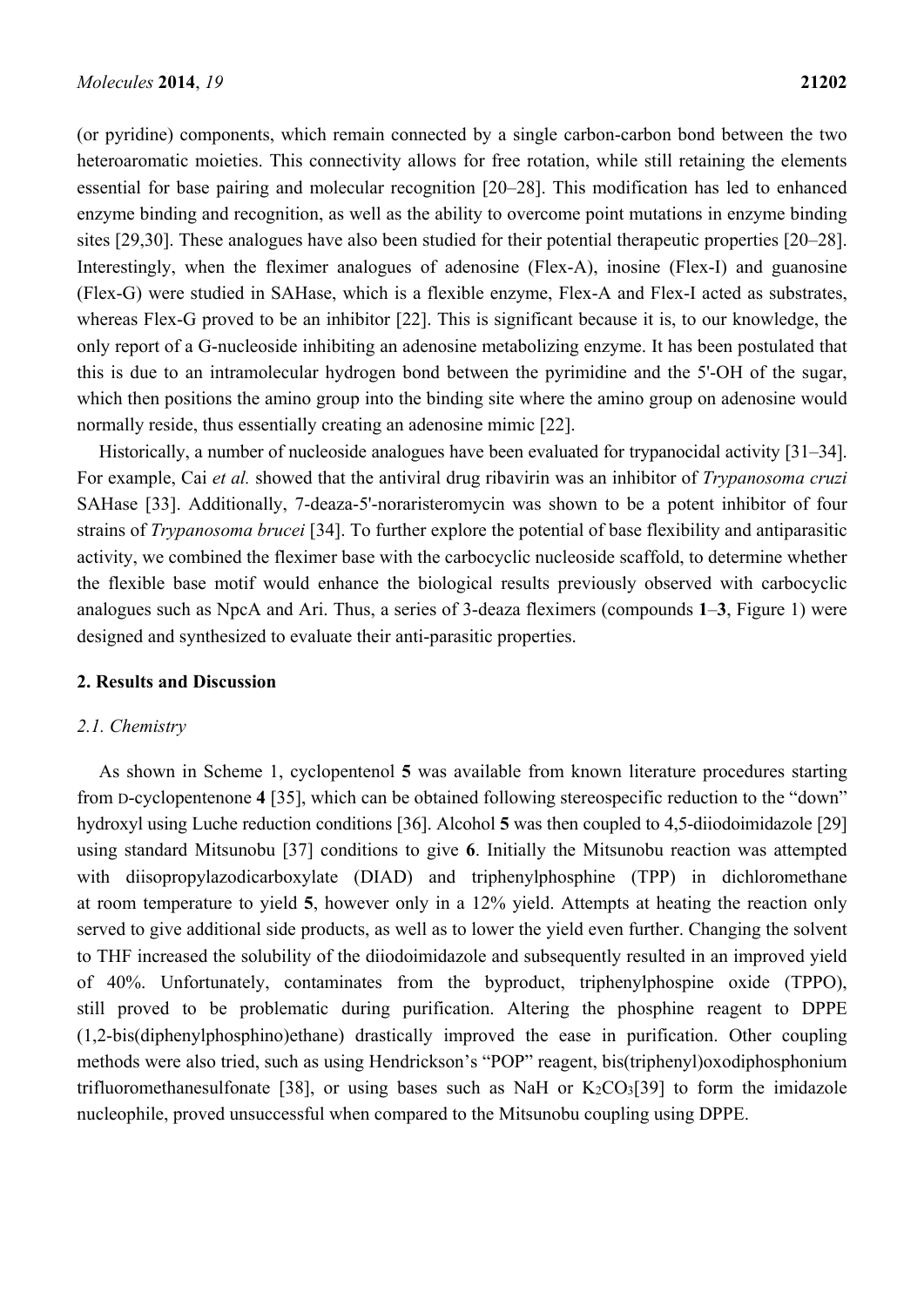**Scheme 1.** Synthesis of compound **6**.



*Reagents and Conditions: a. CeCl3*·7H<sub>2</sub>O, MeOH, NaBH<sub>4</sub>; *b. DPPE, DIAD*, 4,5-diiodoimidazole, THF, rt.

Next, as shown below in Scheme 2, removal of the 5-iodo group of **6** to give compound **7** was achieved via selective deiodination using ethyl magnesium bromide (EtMgBr) followed by quenching with water. Coupling to the pyridine ring was then accomplished using Stille [40] coupling.

**Scheme 2.** Synthesis of compounds **1**–**3**.



*Reagents and Conditions*: *a*. EtMgBr, THF, 0 °C; *b*. 3-tributyltin-2-chloropyridine, Pd(PPh3)4, Cu(I) Br, 1,4-dioxane, reflux; *c.* for compound 9: (i) hydrazine neat, 80 °C; (ii) TiCl<sub>3</sub>; for compound 10: concentrated acetic acid neat, 110 °C; *d.* TFA/H<sub>2</sub>O (1/1) in THF.

The 3-tributyltin-2-chloropyridine was prepared from the commercially available 3-bromo-2 chloropyridine. Stille coupling of **7** with the 3-tributyltin-2-chloropyridine provided **8** in a 23% yield, however when copper (I) bromide was used, the yield improved to 71%. Following Stille coupling, transformation of the chloro group into the exocyclic amine group was necessary. Standard procedures using MeOH/NH3 or converting the chloro to an azide using sodium or lithium azide proved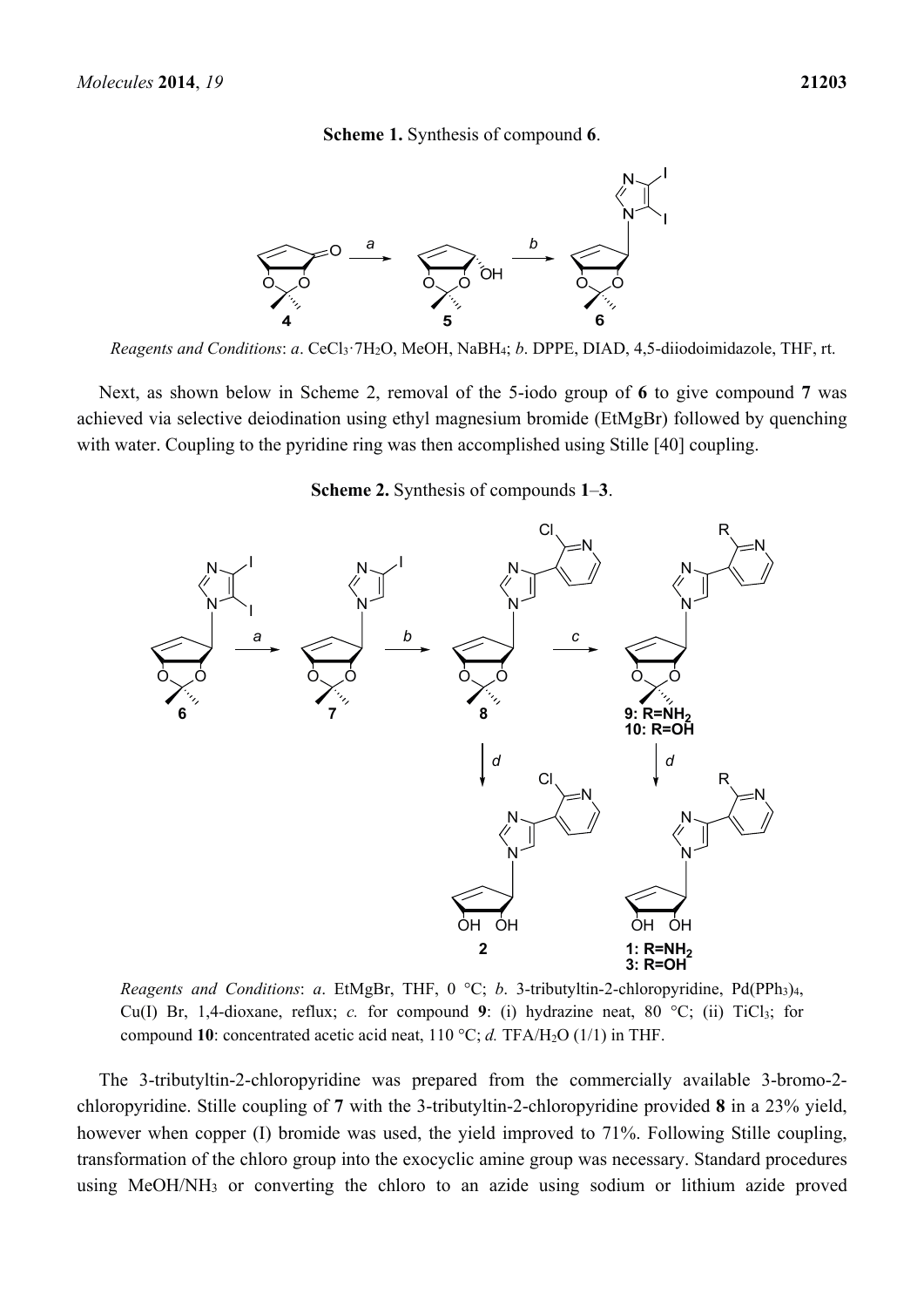unsuccessful. A literature search revealed a palladium-assisted method developed by Hartwig using sodium *t*-butoxide in ammonia saturated 1,4-dioxane [41]. Unfortunately this method also proved unsuccessful.

Related to this latter route, Buchwald developed a similar method, where the catalyst is made *in situ*  using a more common phosphine ligand [42]. This method seemed promising since one of the examples utilized 2-chloropyridine, which was successfully converted in a 96% yield [28], but it too proved to be unsuccessful. Use of NaNH2 in ammonia was also tried but the conditions proved to be too harsh and decomposition ensued [43]. Another approach involved converting the chloro group using hydrazine followed by reduction. Initial attempts at reducing the hydrazine employed zinc in acetic acid, but this resulted in a complex mixture that could not be purified. Using titanium chloride (TiCl3) [44] proved to be successful, although there was evidence of some isopropylidene deprotected product(s) as well as protected products, thus treatment of the mixture with dilute TFA in THF gave the desired final product **1**.

Next, deaminated compound **10** was obtained from **8** using concentrated acetic acid at high temperature. Although this conversion also led to partial deprotection of the isopropylidene on the 2'- and 3'-hydroxyls, the protected pyridine **10** was the major product. Subsequent deprotection of the isopropylidene of **10** led to the fleximer inosine **3**.

## *2.2. Trypanosomiasis Screening*

The three NpcA fleximers (**1**–**3**) were tested for trypanocidal activity against the laboratory *Trypanosoma brucei brucei* strain Lister 427, using a standard protocol based on the fluorescent format of 23 doubling dilutions, starting at 500 μM, in 96-well plates. All three fleximers tested displayed very similar activities against this strain, with  $EC_{50}$  values around 200  $\mu$ M; in contrast, the control drug pentamidine displayed activity in the low nM range (Table 1), consistent with previous results [45,46].

| Compound    | Average $EC_{50} (\mu M)$ |
|-------------|---------------------------|
|             | $216 \pm 21$              |
| 2           | $212 \pm 31$              |
| 3           | $287 \pm 24$              |
| pentamidine | $0.0044 \pm 0.0001$       |

**Table 1.** Trypanosomiasis results.

 $EC_{50}$  = concentration of drug required to give a 50% response. Data are the average of three independent experiments and SEM.

We considered that the relatively low activity might be related to a lack of recognition of these molecules by the *T. brucei* nucleoside transporters. We therefore investigated whether fleximers in general display reduced uptake kinetics in these parasites, compared to their fixed-ring counterparts (Figure 2). Using the fleximers [21] most closely related to the original nucleoside substrates, it is clear from Table 2 that fleximers indeed show low affinity for the known *T. brucei* nucleoside transporters P1 and P2 [47].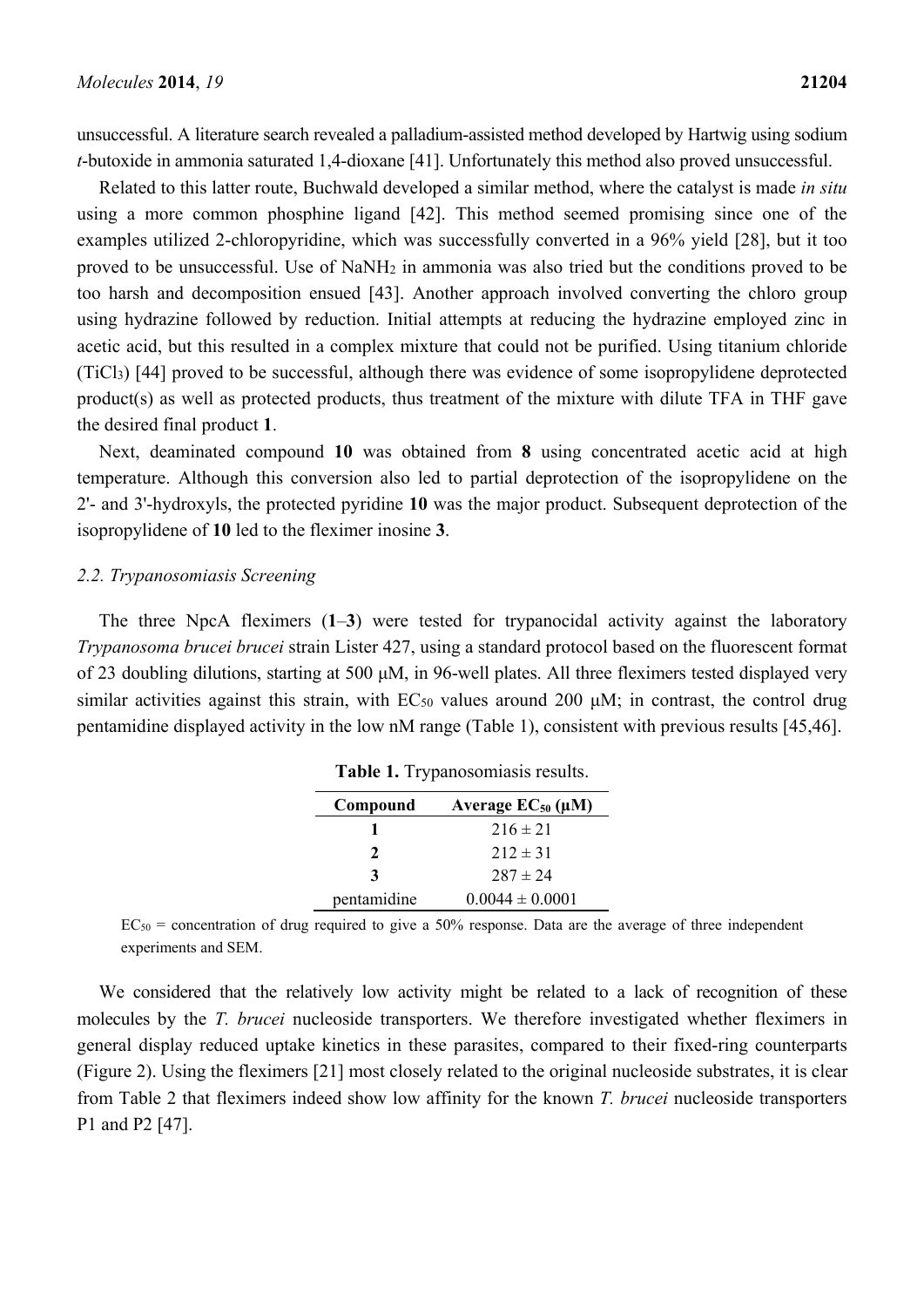**Figure 2.** Transport of 0.1 μM [<sup>3</sup>H]-adenosine by *Trypanosoma brucei brucei* bloodstream form parasites.



**Table 2.** Comparison of affinity of purine nucleosides and corresponding fleximers for *T. brucei* transporters.



Data are the average inhibition constants  $(K<sub>i</sub>)$  and SEM of at least three independent experiments; Values for adenosine are Michaelis-Menten constants  $(K_m)$ . <sup>1</sup> values were taken from previous findings of De Koning [47] and included here for comparison;  $\delta(\Delta G^0)$  is the difference in Gibbs free energy of interaction of the nucleoside and the fleximer with the transporter, given in kJ/mol.

Transport, mediated by the P1 nucleoside transporter, was measured in the presence or absence of various concentrations of nucleosides (filled symbols) or their corresponding fleximers (open symbols), in the presence of 100  $\mu$ M adenine to block potential adenosine transport through the P2 transporter. Data shown are the average and SEM of triplicate determinations in a single experiment, representative of three independent experiments with essentially identical outcomes.

It is thus clear that the fleximers generally display about two orders of magnitude less affinity for the *T. brucei* nucleoside transporters than the corresponding nucleosides, limiting cellular uptake as there are no other nucleoside uptake mechanisms in these parasites than the P1 and P2 systems, although P1 consists of a cluster of multiple genes with slightly divergent sequences [48,49]. In addition, the truncated NpcA fleximers lack a 4'-hydroxymethyl group and an equivalent of the purine N3 residue, and both required for high affinity for P1 [50]. Moreover, the P2 transporter does not recognize any oxopurine nucleoside analogues [47]. The loss of approximately 10 kJ/mol in Gibbs free energy for the fleximer-transporter interaction may in part be due to the increased entropy in the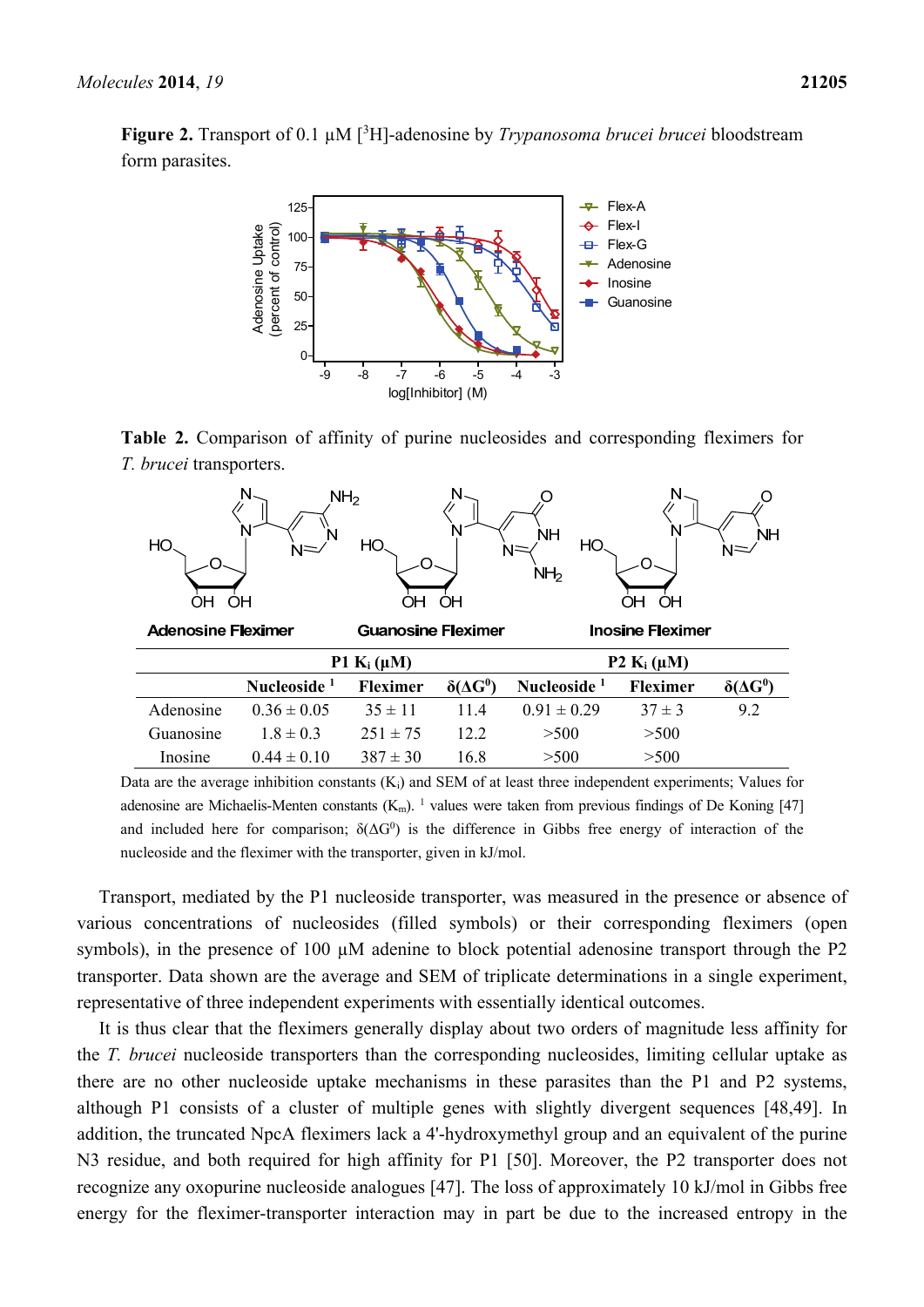orientation of the fleximer orientation in the binding pocket, as well as the slightly larger volume of the base. We thus conclude that the low effectiveness of the Npc fleximers is at least partially due to unfavorable interactions with the parasite's nucleoside transporters. As important differences exist between nucleoside transporters of even closely related pathogenic parasites including *Trypanosoma congolense* [51] and *Leishmania* species [48], it would be worthwhile to follow this study with a wider screening of anti-parasite activity for a diverse panel of protozoa.

# **3. Experimental Section**

# *3.1. General Information*

All chemicals were obtained from commercial sources and used without further purification unless otherwise noted. Anhydrous DMF, MeOH, DMSO and toluene were purchased from Fisher Scientific (Pittsburgh, PA, USA). Anhydrous THF, acetone, CH2Cl2, CH3CN and ether were obtained using a solvent purification system (mBraun Labmaster 130, MBRAUN, Stratham, NH, USA). 3-Bromo-2 chloropyridine was obtained from Sigma-Aldrich (St. Louis, MO, USA). Melting points are uncorrected. NMR solvents were purchased from Cambridge Isotope Laboratories (Andover, MA, USA). All <sup>1</sup>H- and <sup>13</sup>C-NMR spectra were obtained on a JEOL ECX 400 MHz NMR, operated at 400 and 100 MHz respectively, and referenced to internal tetramethylsilane (TMS) at 0.0 ppm. The spin multiplicities are indicated by the symbols s (singlet), d (doublet), dd (doublet of doublets), t (triplet), q (quartet), m (multiplet), and b (broad). Reactions were monitored by thin-layer chromatography (TLC) using 0.25 mm Whatman Diamond silica gel 60-F<sub>254</sub> precoated plates. Column chromatography was performed using silica gel (63–200 µm) from Dynamic Adsorptions Inc. (Norcross, GA, USA), and eluted with the indicated solvent system. Yields refer to chromatographically and spectroscopically  $(^1H-$  and <sup>13</sup>C-NMR) homogeneous materials. High resolution mass spectra were recorded at the Johns Hopkins Mass Spectrometry Facility (Baltimore, MD, USA) using fast atom bombardment for ionization.

# *3.2. Synthesis*

*Preparation of (4R,5R)-4,5-O-isopropylidene-2-cyclopenten-1-ol* (**5**): (4*R*,5*R*)-4,5-*O*-isopropylidene-2 cyclopentenone **4** [35] (4.63 g, 0.03 mol) was dissolved in dry methanol (20 mL) at room temperature. CeCl<sub>3</sub>·7H<sub>2</sub>O was added to the reaction followed by the portionwise addition of NaBH<sub>4</sub> (1.36 g, 0.04 mol). Once TLC analysis showed the complete disappearance **4**, the reaction was extracted into ethyl acetate (50 mL) and washed with water (10 mL). The organic layer was dried over MgSO4 and the solvent was removed under rotary evaporation. The crude oil was used in the following reaction without further purification.

*Preparation of (1′R,2′S,3′R)-1-[(2′,3′-O-isopropylidene)-4′-cyclopenten-1′-yl]-4,5-diiodoimidazole* (**6**): Thoroughly dried **5** (0.78 g, 0.05 mol) was dissolved in dry THF (100 mL) under N2. Ethylenebis(diphenylphosphine) (2.0 g, 0.05 mol) and 4,5-diiodoimidazole (3.2 g, 0.01 mol) added to the reaction, followed by the dropwise addition of diisopropyl azodicarboxylate. The reaction was allowed to stir for 48 h and then the solvent was removed using reduced pressure. The crude material was purified by silica gel column chromatography hexanes–ethyl acetate (2:1) to yield a yellow waxy solid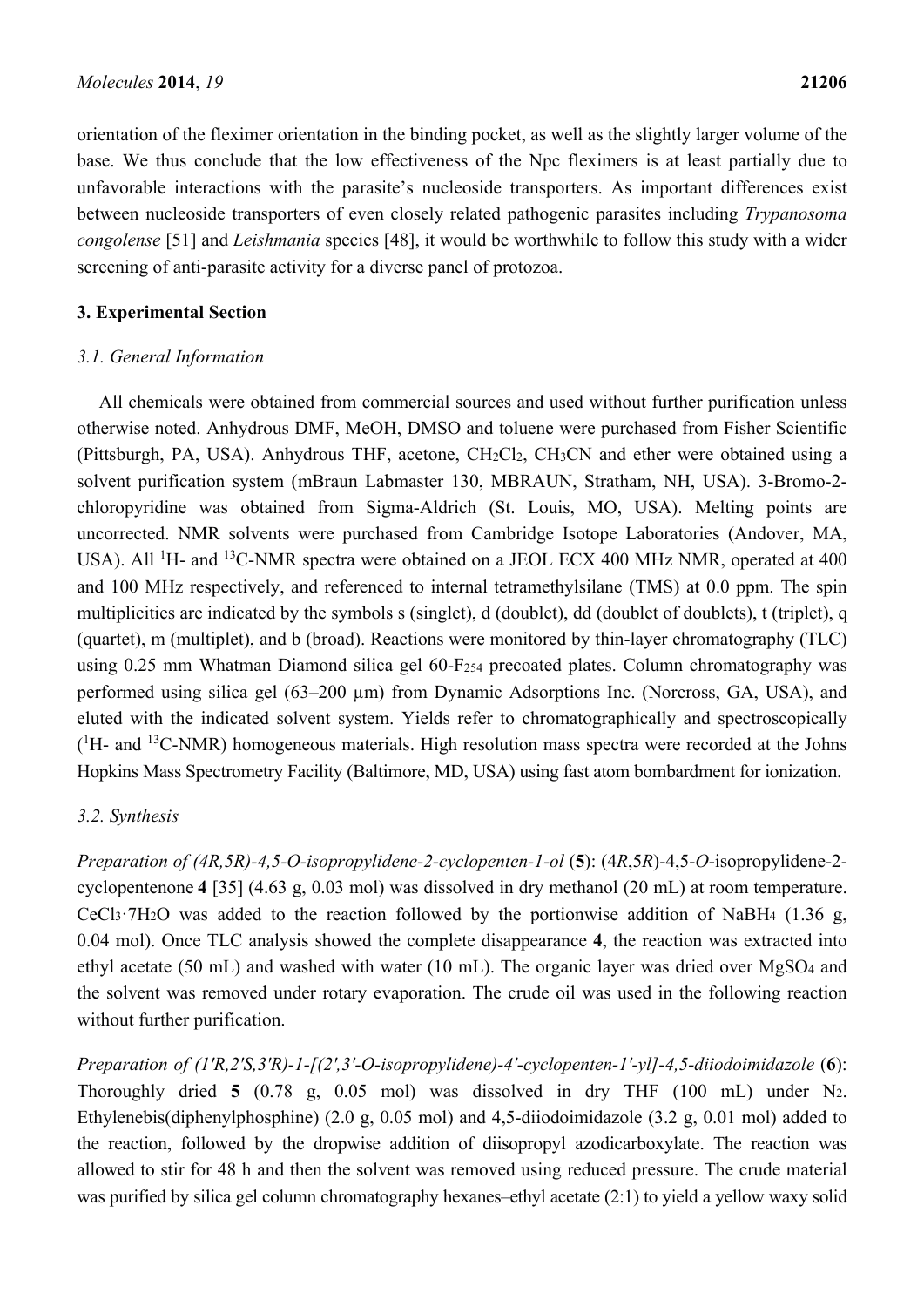(0.95 g, 0.02 mol, 41% yield). <sup>1</sup> H-NMR (CDCl3): δ 1.32 (s, 3H), 1.45 (s, 3H), 4.44 (d, 1H, *J* = 5.5 Hz), 5.24 (d, 1H, *J* = 1.4 Hz), 5.31 (m, 1H), 5.90 (dt, 1H, *J* = 4.6, 5.9 Hz), 6.34 (dt, 1H, *J* = 1.8 Hz, 5.9 Hz), 7.38 (s, 1H). 13C-NMR (CDCl3): δ 25.9, 27.4, 70.8, 82.7, 84.2, 84.3, 97.1, 112.6, 128.9, 139.0, 139.4. HRMS calculated for C<sub>11</sub>H<sub>12</sub>I<sub>2</sub>N<sub>2</sub>O<sub>2</sub> [M+H]<sup>+</sup> 458.9066, found 458.9073.

*Preparation of (1′R,2′S,3′R)-1-[(2′,3′-O-isopropylidene)-4′-cyclopenten-1′-yl]-4-iodoimidazole* (**7**): Dried 6 (1.83 g, 0.004 mol) was dissolved in anhydrous THF under N<sub>2</sub>. The reaction was dropped to 0 °C, and ethyl magnesium bromide (3.0 M, 1.3 mL, 0.004 mol) was added dropwise to the reaction. After 1 h the reaction was quenched with saturated NH<sub>4</sub>Cl (5 mL) and then the solvent was removed. The crude mixture was dissolved in ethyl acetate (50 mL) and washed with water (20 mL) and then dried over MgSO4. The solvent was removed under reduced pressure and purified using silica gel chromatography petroleum ether–ethyl acetate (2:1) to yield a yellow oil (1.12 g, 0.003 mol, 85% yield). 1 H-NMR (CDCl3): δ 1.28 (s, 3H), 1.40 (s, 3H), 4.44 (d, 1H, *J* = 5.5 Hz), 5.15 (d, 1H, *J* = 1.4 Hz), 5.30 (dq, 1H, *J* = 1.8, 5.5 Hz), 5.87 (dt, 1H, *J* = 0.9, 5.5 Hz), 6.22 (dt, 1H, *J* = 1.8, 5.9 Hz), 6.89 (d, 1H, *J* = 1.4 Hz), 7.34 (d, 1H, *J* = 1.4 Hz). 13C-NMR (CDCl3): δ 25.7, 27.3, 68.3, 82.7, 84.2, 84.9, 112.5, 123.2, 129.8, 137.5, 138.1. HRMS calculated for C11H13IN2O2 [M+H]+ 333.0100, found 333.0010.

*Preparation of 3-tributylstannyl-2-chloropyridine*: Commercially available 3-bromo-2-chloropyridine (0.30 g, 0.002 mol) was dissolved in anhydrous THF (20 mL) under N2. Ethyl magnesium bromide (3.0 M, 0.5 mL, 0.002 mol) was added dropwise at room temperature. The reaction was allowed to stir for 2 h, and then tributyltin chloride (0.42 mL, 0.002 mol) was added and the reaction was left to stir overnight. The reaction was concentrated *in vacuo* and then purified on silica gel chromatography hexanes-ethyl acetate (15:1) to yield a colorless oil (0.40 g, 0.001 mol, 64% yield). <sup>1</sup>H-NMR (CDCl<sub>3</sub>): δ 1.13 (m, 5 H), 1.30 (m, 13H), 1.56 (m, 6 H), 1.65 (m, 3 H), 7.13 (dd, 1H, *J* = 4.6, 7.8 Hz), 7.67 (dd, 1H, *J* = 1.8, 4.6 Hz), 8.27 (dd, 1H, *J* = 1.8, 7.8 Hz). 13C-NMR (CDCl3): δ 26.9, 27.0, 27.3, 27.9, 28.9, 29.0, 29.1, 122.2, 139.5, 146.9, 147.1, 147.2, 149.6, 159.2.

*Preparation of (1′R,2′S,3′R)-3-[((2′,3′-O-isopropylidene)-4′-cyclopenten-1′-yl)-(imidazol-4-yl)]-2 chloropyridine* (**8**): Intermediate **7** (0.34 g, 0.001 mol) and 2-chloro-3-(tributylstannyl)pyridine (3.50 g, 0.007 mol) were dissolved in 1,4-dioxane under N<sub>2</sub>. Pd(PPh<sub>3</sub>)<sub>4</sub> (0.05 g, 0.04 mmol) and CuBr (0.08 g, 0.5 mmol) were added to the reaction and the reaction and was refluxed at 120 °C for 12 h. The reaction was cooled and filtered through a pad of Celite. The filtrate was diluted in ethyl acetate (20 mL) and washed with a saturated solution of NH4Cl (20 mL), water (20 mL), brine (20 mL) and then dried over MgSO4. The organic solvent was removed under reduced pressure and the crude material was purified using 5% MeOH in CH<sub>2</sub>Cl<sub>2</sub> to yield a yellow oil (0.23 g, 0.7 mmol, 71% yield). <sup>1</sup>H-NMR (CDCl3): δ 1.36 (s, 3H), 1.48 (s, 3H), 4.58 (d, 1H, *J* = 5.5 Hz), 5.28 (d, 1H, *J* = 1.4 Hz), 5.40 (dt, 1H, *J* = 0.9, 4.6 Hz), 6.00 (dd, 1H, *J* = 1.2, 5.5 Hz), 6.32 (dt, 1H, *J* = 1.8, 5.5 Hz), 7.30 (dd, 1H, *J* = 4.6, 7.7 Hz), 7.55 (d, 1H, *J* = 1.4 Hz), 7.67 (d, 1H, *J* = 0.9 Hz), 8.26 (dd, 1H, *J* = 1.8, 4.6 Hz), 8.50 (dd, 1H, *J* = 1.8, 7.8 Hz). 13C-NMR (CDCl3): δ 25.7, 27.3, 68.5, 84.4, 85.1, 112.6, 118.5, 122.8, 129.4, 130.1, 132.1, 135.9, 136.9, 137.7, 137.9, 147.2. HRMS calculated for C<sub>16</sub>H<sub>16</sub>ClN<sub>3</sub>O<sub>2</sub> [M+H <sup>35</sup>Cl]<sup>+</sup> 318.1009,  $[M+H^{37}Cl]^{+}$  320.0980, found, 318.1001, 320.0976.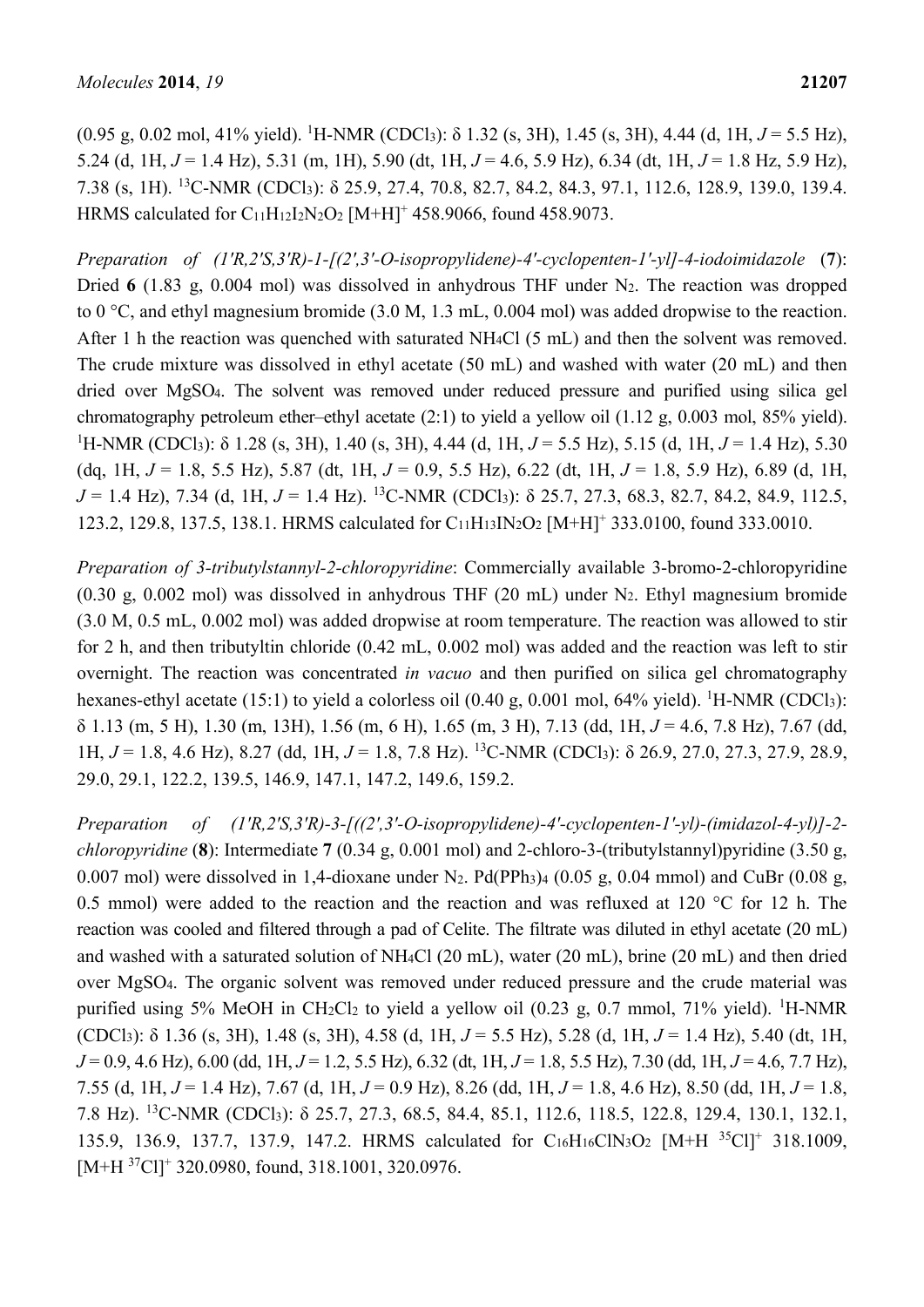*Preparation of (1′R,2′S,3′R)-3-[((2′,3′-O-isopropylidene)-4′-cyclopenten-1′-yl)-(imidazol-4-yl)]-2 pyrimidone* (**10**): Analogue **9** (0.1 g, 0.3 mmol) was dissolved in concentrated acetic acid in a sealed glass tube and heated to 120 °C overnight. The acetic acid was evaporated and the crude material was extracted into ethyl acetate. Silica gel chromatography using ethyl acetate-acetone-methanol (6:1:1) yielded an off white solid (0.05 g, 0.2 mmol, 56% yield). <sup>1</sup> H-NMR (DMSO-*d6*): δ 1.24 (s, 3H), 1.32 (s, 3H), 4.41 (d, 1H, *J* = 6.9 Hz), 5.05 (d, 1H, *J* = 4.6 Hz), 5.98 (d, 1H, *J* = 5.9 Hz), 6.12 (dt, 1H, *J* = 2.3, 5.9 Hz), 6.26 (t, 1H, *J* = 6.4 Hz), 7.24 (d, 1H, *J* = 4.6 Hz), 7.65 (d, 1H, *J* = 0.9 Hz), 7.79 (d, 1H,  $J = 1.4$  Hz), 8.07 (dd, 1H,  $J = 1.8$ , 7.3 Hz), 11.78 (bs, 1H). <sup>13</sup>C-NMR (DMSO- $d_6$ ):  $\delta$  25.5, 27.3, 67.4, 73.0, 78.9, 105.8, 117.6, 125.1, 131.0, 131.6, 132.9, 133.9, 136.7, 136.8, 136.9, 160.7. HRMS calculated for  $C_{16}H_{17}N_3O_3$  [M+H]<sup>+</sup> 300.1348, found 300.1342.

*Preparation of (1′R,2′S,3′R)-3-[(2ʹ,3ʹ-Dihydroxy)-4ʹ-cyclopenten-1ʹ-yl]-(imidazol-4-yl)-2-amino-pyridine*  (**1**): Compound **8** (80 mg, 0.25 mmol) was refluxed in hydrazine (2 mL) for 1 h. The solvent was removed under reduced pressure and the residue dissolved in THF (5 mL). Titanium (III) chloride (1.7 mmol, 0.5 mL, 20% in 3% HCl) was neutralized using NaOH (0.5 mL, 20%), and 0.6 mL of the solution was added dropwise to the reaction. The mixture was refluxed at 70 °C for 4 h, cooled to room temperature, and brought to  $pH > 10$  using NaOH (20%) while cooling in an ice-bath. The solvents were removed under vacuum, and the product was extracted with  $CH_2Cl_2$  (10 mL  $\times$  5). The organic layer was dried over MgSO4. The solvents were evaporated, and the crude material, 3-[((2', 3'-*O*isopropylidene)-4'-cyclopenten-1'-yl)-imidazol-4-yl]-2-aminopyridine (**9**), was used directly in preparation of **1**. Crude **9** was dissolved in THF (5 mL) and TFA:H2O (1 mL:1 mL) was added dropwise. This was allowed to stir overnight at room temperature. The solvent was evaporated and co-evaporated with ethanol  $(3 \times 5 \text{ mL})$  to yield an off-white solid  $(0.03 \text{ g}, 0.1 \text{ mmol}, 46\%$  yield over 2 steps). <sup>1</sup> H-NMR (DMSO-*d6*): δ 3.93 (m, 1H), 4.45 (m, 1H), 4.96 (m, 1H), 5.08 (m, 1H), 5.14 (d, 1H, *J* = 6.9 Hz), 5.96 (dd, 1H, *J* = 1.4, 6.4 Hz), 6.11 (dt, 1H, *J* = 2.3, 6.4 Hz), 6.54 (dd, 1H, *J* = 5.0, 7.3 Hz), 6.95 (bs, 2H), 7.59 (d, 1H, *J* = 0.9 Hz), 7.70 (dd, 1H, *J* = 1.8, 7.4 Hz), 7.78 (d, 1H, *J* = 1.0 Hz), 7.81 (m, 1H). 13C-NMR (DMSO-*d6*): δ 67.6, 73.1, 78.6, 112.2, 112.5, 115.1, 132.9, 133.7, 136.2, 136.9, 140.1, 146.5, 156.5 HRMS calculated for C13H14N4O2 [M+H]+ 259.1195, found 259.1193.

*Preparation of (1′R,2′S,3′R)-3-[(2ʹ,3ʹ-Dihydroxy)-4ʹ-cyclopenten-1ʹ-yl]-(imidazol-4-yl)-2-chloropyridine* (**2**): Intermediate **8** (0.16 g, 0.5 mmol) was dissolved in THF (5 mL) and TFA:H2O (1 mL:1 mL) was added dropwise. This was allowed to stir overnight at room temperature. The solvent was evaporated and co-evaporated with ethanol  $(3 \times 5 \text{ mL})$ . Column chromatography in 10% MeOH in CH3CN returned an off-white solid (0.12 g, 0.4 mmol, 86% yield). <sup>1</sup> H-NMR (DMSO-*d6*): δ 3.90 (m, 1H), 4.42 (m, 1H), 4.98 (m, 1H), 5.08 (m, 1H), 5.17 (d, 1H, *J* = 6.4 Hz), 6.00 (dd, 1H, *J* = 1.4, 5.9 Hz), 6.11 (dt, 1H,  $J = 2.3$ , 5.9 Hz), 7.43 (dd, 1H,  $J = 4.6$ , 7.8 Hz), 7.77 (s, 1H), 7.80 (s, 1H), 8.22 (dd, 1H,  $J = 2.3$ , 4.6 Hz), 7.81 (dd, 1H, *J* = 1.8, 7.8 Hz). 13C-NMR (DMSO-*d6*): δ 67.6, 73.0, 78.9, 119.0, 123.8, 129.9, 132.7, 135.4, 137.1, 137.6, 137.9, 146.5, 147.5. HRMS calculated for C<sub>13</sub>H<sub>12</sub>ClN<sub>3</sub>O<sub>2</sub> [M+H <sup>35</sup>Cl]<sup>+</sup> 278.0696, [M+H 37Cl]+ 280.0667, found, 278.0689, 280.0668.

*Preparation of (1′R,2′S,3′R)-3-[(2ʹ,3ʹ-Dihydroxy)-4ʹ-cyclopenten-1ʹ-yl]-imidazol-4-yl)-2-hydroxypyridine*  (**3**): Intermediate **10** (0.08 g, 0.3 mmol) was dissolved in THF (5 mL) and TFA:H2O (1 mL:1 mL) was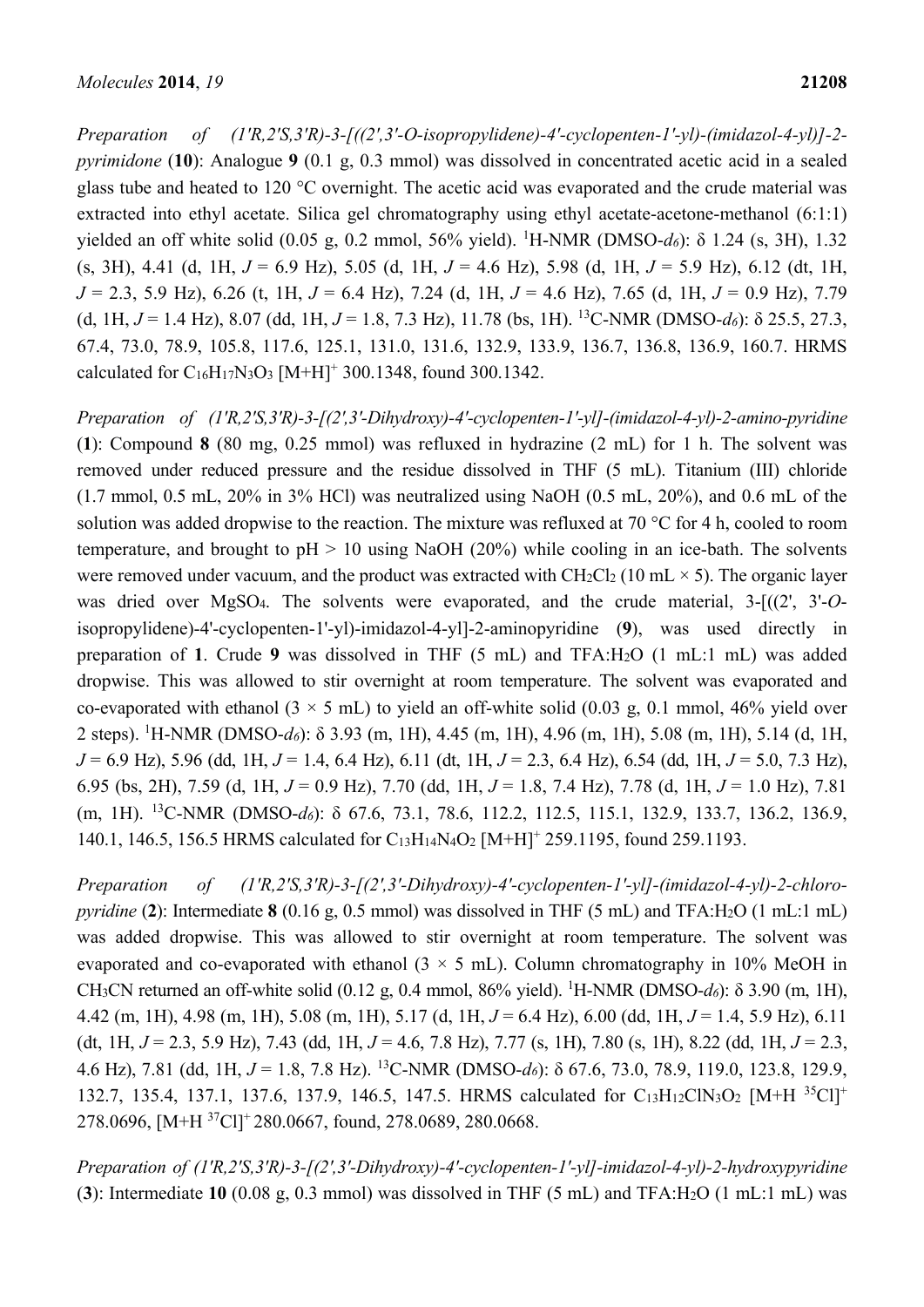added dropwise. This was allowed to stir overnight at room temperature. The solvent was evaporated and co-evaporated with ethanol  $(3 \times 5 \text{ mL})$ . Column chromatography in ethyl acetate–acetone–methanol–water (6:1:1:0.5) produced an off-white solid (0.03 g, 0.1 mmol, 43% yield). <sup>1</sup> H-NMR (DMSO-*d6*): δ 3.82 (d, 1H, *J* = 4.6 Hz), 4.43 (bs, 1H), 4.95 (m, 1H), 5.05 (m, 1H), 5.11 (d, 1H, *J* = 7.4 Hz), 5.97 (dd, 1H, *J* = 1.4, 5.9 Hz), 6.12 (dt, 1H, *J* = 2.8, 5.9 Hz), 6.29 (t, 1H, *J* = 6.9 Hz), 7.23 (d, 1H, *J* = 4.6 Hz), 7.65 (d, 1H,  $J = 0.9$  Hz), 7.80 (d, 1H,  $J = 1.4$ ), 8.08 (dd, 1H,  $J = 2.3$ , 7.3 Hz), 11.73 (bs, 1H). <sup>13</sup>C-NMR (DMSO-*d6*): δ 67.6, 73.1, 78.6, 112.2, 112.5, 115.1, 132.9, 133.7, 136.2, 136.9, 140.1, 146.5, 156.5 HRMS calculated for C13H13N3O3 [M+H]+ 260.1035, found 260.1033.

## *3.3. Anti-Trypanosome Activity*

*In vitro* activity against *Trypanosoma brucei* was determined using the Alamar blue (resazurin) assay for cell viability exactly as described [52]. Briefly, serial dilutions of test compounds were made in 96-well plates by serial passage of 100 μL of test compound (usually at 2 mM) to 100 μL of HMI9 medium containing 10% fetal bovine serum (Invitrogen), using 2 rows, with the negative control values obtained from wells with 100 μL of medium without test compound. Serial dilutions with pentamidine isethionate (Sigma) were used as positive control. To each well, 100 μL of medium, containing 10<sup>4</sup> culture-adapted bloodstream *T. b. brucei* (strain Lister 427), was added and the plates were incubated at 37 °C for 48 h after which 20 μL 5 mM resazurin solution was added. Following a further incubation of 24 h at 37 °C, fluorescence was determined in a FLUOstar OPTIMA (BMG Labtech, Aylesbury, UK) fluorimeter with excitation and emission filters at 544 nm and 620 nm, respectively. EC<sub>50</sub> values (the effective concentration reducing specific fluorescence by 50%) were calculated by nonlinear regression using the Prism 5 software package (GraphPad, La Jolla, CA, USA).

### *3.4. Transport Assays*

Transport assays with bloodstream forms of *T. b. brucei* were performed exactly as described previously [53,54]. Briefly, transport was initiated by the addition of 100 µL of *T. b. brucei* bloodstream forms  $(10^7 \text{ cells/mL}$  in assay buffer [53]) to 100  $\mu$ L of [2,8,5'-<sup>3</sup>H]-adenosine (PerkinElmer, Waltham, MA, USA; 54.4 Ci/mmol) pre-mixed with up to 1 mM of test inhibitor in assay buffer. After exactly 10 s the mixture was centrifuged through an oil layer in a microfuge  $(13,000\times g)$  and the microfuge tubes were flash-frozen in liquid nitrogen. Pellets were cut off and collected in scintillation tubes; after solubilisation in 2% SDS and addition of scintillation fluid, radioactivity was determined in a liquid scintillation counter. Inhibition data were fitted to a sigmoidal curve with variable slope (GraphPad Prism 5.0), allowing for the determination of  $EC_{50}$  values, from which inhibition constants (K<sub>i</sub>) were calculated using the Cheng-Prusoff equation, and Gibbs Free Energy using  $\Delta G^0$  = -RTln (K<sub>i</sub>), as described [52].

## **4. Conclusions**

The strategy of the work presented herein was to potentially synthesize new and more potent inhibitors of SAHases, thereby disrupting mRNA capping in protozoa as a strategy towards new antiparasitic therapeutics. To this end, characteristics of known SAHase inhibitors such as neplanocin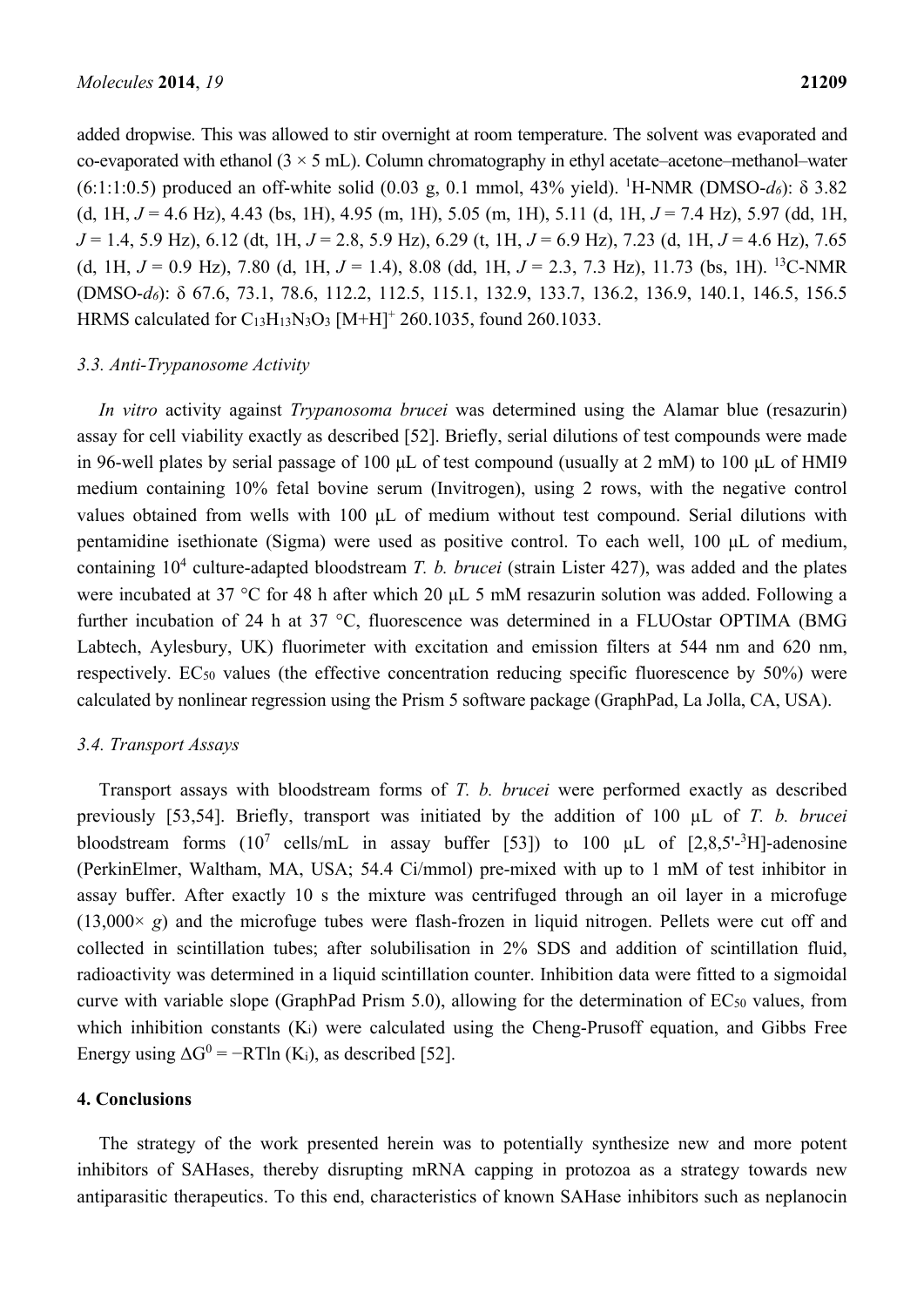and Aristeromycin were combined, and the nucleoside analogue was given enhanced flexibility using the "fleximer" approach, and added specificity by omitting the N3 equivalent nitrogen residue in the pyrimidine half of the fleximer base group. In addition, the 4'-CH2OH moiety was omitted to reduce general cytotoxicity [10,14]. The data, however, show that the resulting 3-deazaneplanocin fleximers (**1**–**3**) displayed only moderate activity in a standardized anti-protozoal test, against *Trypanosoma brucei*, despite the possibility of this species being vulnerable to inhibition of SAHase [55].

We have previously shown that the trypanocidal action of nucleoside and nucleobase analogues is either enabled or limited by their rate of uptake by specific transport proteins [52–54,56,57], and therefore investigated the effect of the fleximer modification on nucleoside transport. We found that the introduction of this modification of the purine ring reduces affinity, and thus presumably translocation rates, for both of the transport systems expressed in bloodstream *T. brucei*, and conclude that the lack of suitable transporters for these molecules causes (or at least contributes to) the observed lack of trypanocidal potency. However, we have also shown that purine transporters in other protozoan parasites, e.g., *Toxoplasma gondii* [58], *Plasmodium falciparum* [59], *Leishmania donovani* [48], and *Trichomonas vaginalis* (Natto and De Koning, unpublished data) all have very different substrate-specificity characteristics. Further studies with additional parasites, and the optimization of the inhibitors for enhanced uptake by the parasites, are in progress.

# **Acknowledgments**

This work was supported by the National Institutes of Health (NIH) (R01 CA97634 to KSR, NIH T32 GM066706 CBI Fellowship to SCZ) and Wellcome Trust (grant to HPdK). We are also grateful to Phil Mortimer (Johns Hopkins Mass Spectrometry Facility) for his invaluable assistance with the HRMS analysis. We also thank Therese Ku for her help with compound characterizations and editorial assistance.

#### **Author Contributions**

KLS was responsible for the oversight of the project and supervision of the students, SCZ and EO, while HdK was responsible for supervision of GUE and LW. KLS and SCZ designed the synthesis; SCZ and EO performed the synthesis and characterization of the compounds; GUE, LW and HdK were responsible for the parasite testing and adenosine uptake assays. All authors read and approved the final manuscript.

#### **Conflicts of Interest**

The authors have no conflict of interest.

# **References**

1. Tseng, C.K.; Marquez, V.E.; Fuller, R.W.; Goldstein, B.M.; Haines, D.R.; McPherson, H.; Parsons, J.L.; Shannon, W.M.; Arnett, G.; Hollingshead, M.; *et al.* Synthesis of 3-deazaneplanocin A, a powerful inhibitor of *S*-adenosylhomocysteine hydrolase with potent and selective *in vitro* and *in vivo* antiviral activities. *J. Med. Chem.* **1989**, *32*, 1442–1446.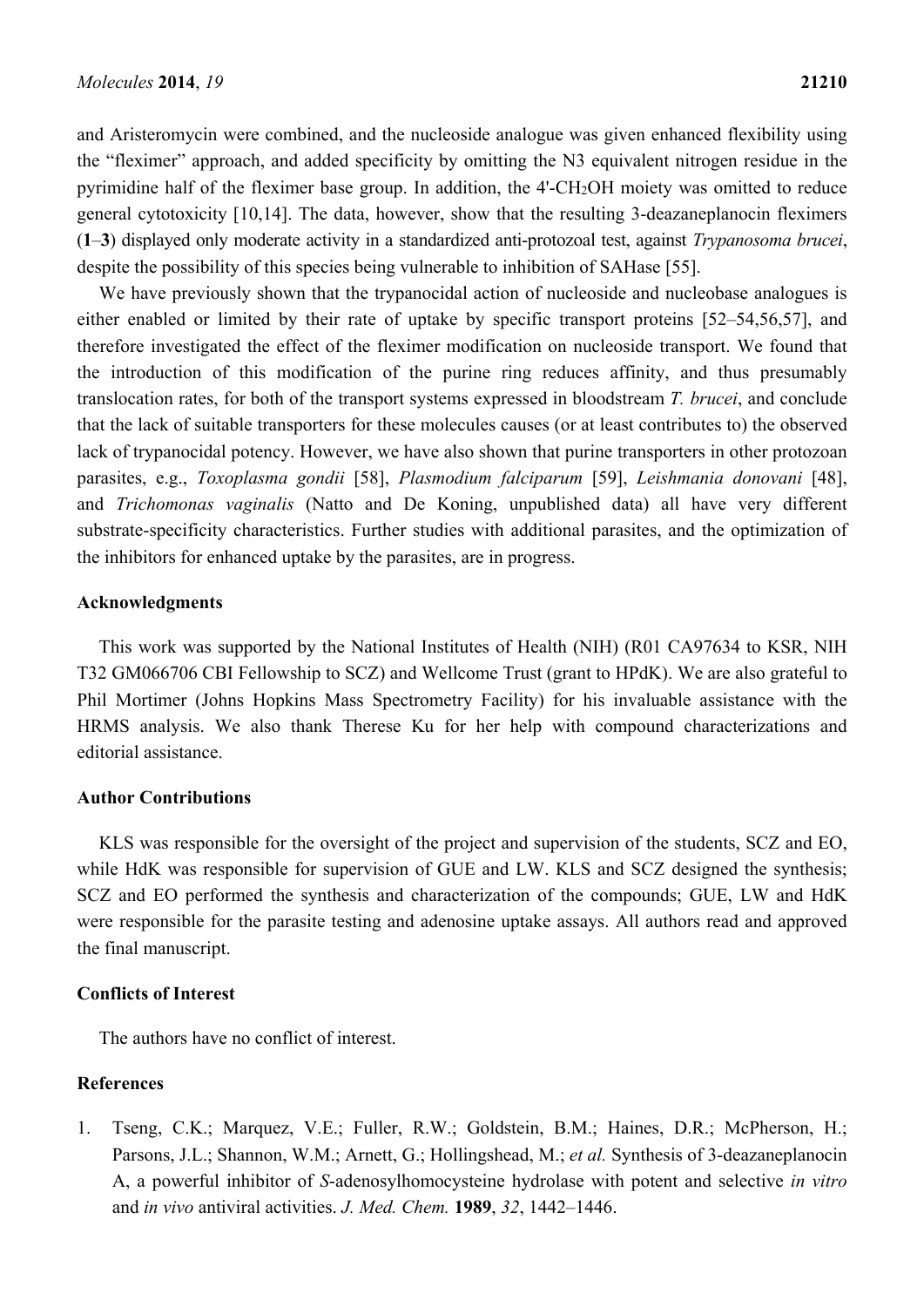- 2. Cantoni, G. The centrality of *S*-adenosylhomocysteinase in the regulation of the biological utilization of *S*-adenosylmethionine. In *Biological Methylation and Drug Design*; Borchardt, R.T., Creveling, C.R., Ueland, P.M., Eds.; Humana Press: Clifton, NJ, USA, 1986; pp. 227–238.
- 3. Cantoni, G.L.; Scarano, E. The formation of *S*-adenosylhomocysteine in enzymatic transmethylation reactions. *J. Am. Chem. Soc.* **1954**, *76*, 4744.
- 4. Borchardt, R.T.; Keller, B.T.; Patel-Thombre, U.; Neplanocin, A. A potent inhibitor of *S*-adenosylhomocysteine hydrolase and of vaccinia virus multiplication in mouse L929 cells. *J. Biol. Chem.* **1984**, *259*, 4353–4358.
- 5. Bujnicki, J.M.; Prigge, S.T.; Caridha, D.; Chiang, P.K. Structure, evolution, and inhibitor interaction of *S*-adenosyl-L-homocysteine hydrolase from Plasmodium falciparum. *Proteins* **2003**, *52*, 624–632.
- 6. Chiang, P.K. Biological effects of inhibitors of *S*-adenosylhomocysteine hydrolase. *Pharmacol. Ther.*  **1998**, *77*, 115–134.
- 7. De Clercq, E. John Montgomery's legacy: Carbocyclic adenosine analogues as SAH hydrolase inhibitors with broad-spectrum antiviral activity. *Nucleosides Nucleotides Nucleic Acids* **2005**, *24*, 1395–1415.
- 8. Marquez, V.E. Carbocyclic nucleosides. *Adv. Antivir. Drug Des.* **1996**, *2*, 89–146.
- 9. Borchardt, R.T.; Wu, Y.-S. *S*-Aristeromycinyl-L-homocysteine, a potent inhibitor of *S*-adenosylmethionine-dependent transmethylations. *J. Med. Chem.* **1976**, *19*, 197–198.
- 10. Guranowski, A.; Montgomery, J.A.; Cantoni, G.L.; Chiang, P.K. Adenosine analogues as substrates and inhibitors of *S*-adenosylhomocysteine hydrolase. *Biochemistry* **1981**, *20*, 110–115.
- 11. Van Brummelen, A.C.; Olszewski, K.L.; Wilinski, D.; Llinas, M.; Louw, A.I.; Birkholtz, L.M. Co-inhibition of Plasmodium falciparum *S*-adenosylmethionine decarboxylase/ornithine decarboxylase reveals perturbation-specific compensatory mechanisms by transcriptome, proteome, and metabolome analyses. *J. Biol. Chem.* **2009**, *284*, 4635–4646.
- 12. Wolfe, M.S.; Borchardt, R.T. *S*-adenosyl-L-homocysteine hydrolase as a target for antiviral chemotherapy. *J. Med. Chem.* **1991**, *34*, 1521–1530.
- 13. Hasobe, M.; Liang, H.; Ault-Riche, D.B.; Borcherding, D.R.; Wolfe, M.S.; Borchardt, R.T. (1'*R*,2'*S*,3'*R*)-9-(2',3'-Dihydroxycyclopentan-1'-yl)-adenine and -3-deaza-adenine: Analogs of aristeromycin which exhibit potent antiviral activity with reduced cytotoxicity. *Antivir. Chem. Chemother.* **1993**, *4*, 245–248.
- 14. Wolfe, M.S.; Lee, Y.; Bartlett, W.J.; Borcherding, D.R.; Borchardt, R.T. 4'-Modified analogs of aristeromycin and neplanocin A: Synthesis and inhibitory activity toward *S*-adenosyl-L-homocysteine hydrolase. *J. Med. Chem.* **1992**, *35*, 1782–1791.
- 15. Richards, H.H.; Chiang, P.K.; Cantoni, G.L. Adenosylhomocysteine hydrolase. Crystallization of the purified enzyme and its properties. *J. Biol. Chem.* **1978**, *253*, 4476–4480.
- 16. Hasobe, M.; McKee, J.G.; Borcherding, D.R.; Borchardt, R.T. 9-(trans-2',trans-3'- Dihydroxycyclopent-4'-enyl)-adenine and -3-deazaadenine: Analogs of neplanocin A which retain potent antiviral activity but exhibit reduced cytotoxicity. *Antimicrob. Agents Chemother.* **1987**, *31*, 1849–1851.
- 17. Ruan, J.P.; Shen, S.; Ullu, E.; Tschudi, C. Evidence for a capping enzyme with specificity for the trypanosome spliced leader RNA. *Mol. Biochem. Parasitol.* **2007**, *156*, 246–254.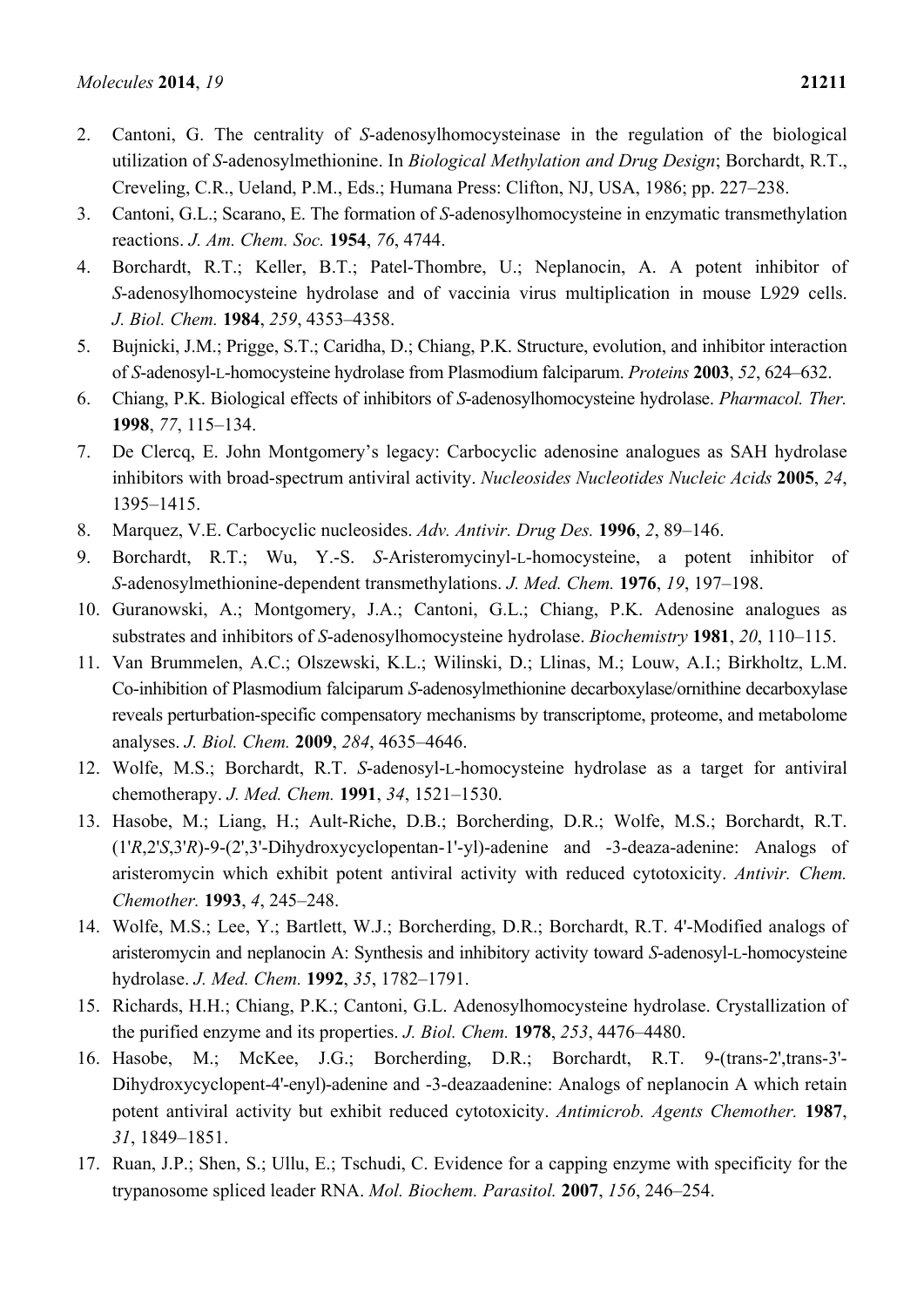- 18. Mair, G.; Ullu, E.; Tschudi, C. Cotranscriptional Cap 4 Formation on the Trypanosoma brucei spliced leader RNA. *J. Biol. Chem.* **2000**, *275*, 28994–28999.
- 19. Zamudio, J.R.; Mittra, B.; Campbell, D.A.; Sturm, N.R. Hypermethylated cap 4 maximizes Trypanosoma brucei translation. *Mol. Microbiol.* **2009**, *72*, 1100–1110.
- 20. Seley, K.L.; Zhang, L.; Hagos, A. "Fleximers". Design and synthesis of two novel split nucleosides. *Org. Lett.* **2001**, *3*, 3209–3210.
- 21. Seley, K.L.; Zhang, L.; Hagos, A.; Quirk, S. "Fleximers". Design and synthesis of a new class of novel shape-modified nucleosides. *J. Org. Chem.* **2002**, *67*, 3365–3373.
- 22. Seley, K.L.; Quirk, S.; Salim, S.; Zhang, L.; Hagos, A. Unexpected inhibition of *S*-adenosyl-Lhomocysteine hydrolase by a guanosine nucleoside. *Bioorg. Med. Chem. Lett.* **2003**, *13*, 1985–1988.
- 23. Polak, M.; Seley, K.L.; Plavec, J. Conformational properties of shape modified nucleosides—Fleximers. *J. Am. Chem. Soc.* **2004**, *126*, 8159–8166.
- 24. Seley, K.L.; Salim, S.; Zhang, L. "Molecular chameleons". Design and synthesis of C-4-substituted imidazole fleximers. *Org. Lett.* **2005**, *7*, 63–66.
- 25. Seley, K.L.; Salim, S.; Zhang, L.; O'Daniel, P.I. "Molecular chameleons". Design and synthesis of a second series of flexible nucleosides. *J. Org. Chem.* **2005**, *70*, 1612–1619.
- 26. Zimmermann, S.C.; Sadler, J.M.; Andrei, G.; Snoeck, R.; Balzarini, J.; Seley-Radtke, K.L. Carbocyclic 5'-nor "reverse" fleximers. Design, synthesis, and preliminary biological activity. *Med. Chem. Commun.* **2011**, *2*, 650–654.
- 27. Wauchope, O.R.; Velasquez, M.; Seley-Radtke, K. Synthetic routes to a series of proximal and distal 2'-deoxy fleximers. *Synthesis (Stuttg.)* **2012**, *44*, 3496–3504.
- 28. Zimmermann, S.C.; Sadler, J.M.; O'Daniel, P.I.; Kim, N.T.; Seley-Radtke, K.L. "Reverse" carbocyclic fleximers: Synthesis of a new class of adenosine deaminase inhibitors. *Nucleosides Nucleotides Nucleic Acids* **2013**, *32*, 137–154.
- 29. Quirk, S.; Seley, K.L. Identification of catalytic amino acids in the human GTP fucose pyrophosphorylase active site. *Biochemistry* **2005**, *44*, 13172–13178.
- 30. Quirk, S.; Seley, K.L. Substrate discrimination by the human GTP fucose pyrophosphorylase. *Biochemistry* **2005**, *44*, 10854–10863.
- 31. Williamson, J.; Scott-Finnigan, T.J. Trypanocidal activity of antitumor antibiotics and other metabolic inhibitors. *Antimicrob. Agents Chemother.* **1978**, *13*, 735–744.
- 32. Sufrin, J.R.; Rattendi, D.; Spiess, A.J.; Lane, S.; Marasco, C.J., Jr.; Bacchi, C.J. Antitrypanosomal activity of purine nucleosides can be enhanced by their conversion to *O*-acetylated derivatives. *Antimicrob. Agents Chemother.* **1996**, *40*, 2567–2572.
- 33. Cai, S.; Li, Q.S.; Borchardt, R.T.; Kuczera, K.; Schowen, R.L. The antiviral drug ribavirin is a selective inhibitor of *S*-adenosyl-L-homocysteine hydrolase from Trypanosoma cruzi. *Bioorg. Med. Chem.* **2007**, *15*, 7281–7287.
- 34. Seley, K.L.; Schneller, S.W.; Rattendi, D.; Bacchi, C.J. (+)-7-deaza-5'-noraristeromycin as an anti-trypanosomal agent. *J. Med. Chem.* **1997**, *40*, 622–624.
- 35. Yang, M.; Ye, W.; Schneller, S.W. Preparation of carbocyclic *S*-adenosylazamethionine accompanied by a practical synthesis of (−)-aristeromycin. *J. Org. Chem.* **2004**, *69*, 3993–3996.
- 36. Luche, J.-L. Lanthanides in organic chemistry. 1. Selective 1,2 reductions of conjugated ketones. *J. Am. Chem. Soc.* **1978**, *100*, 2226–2227.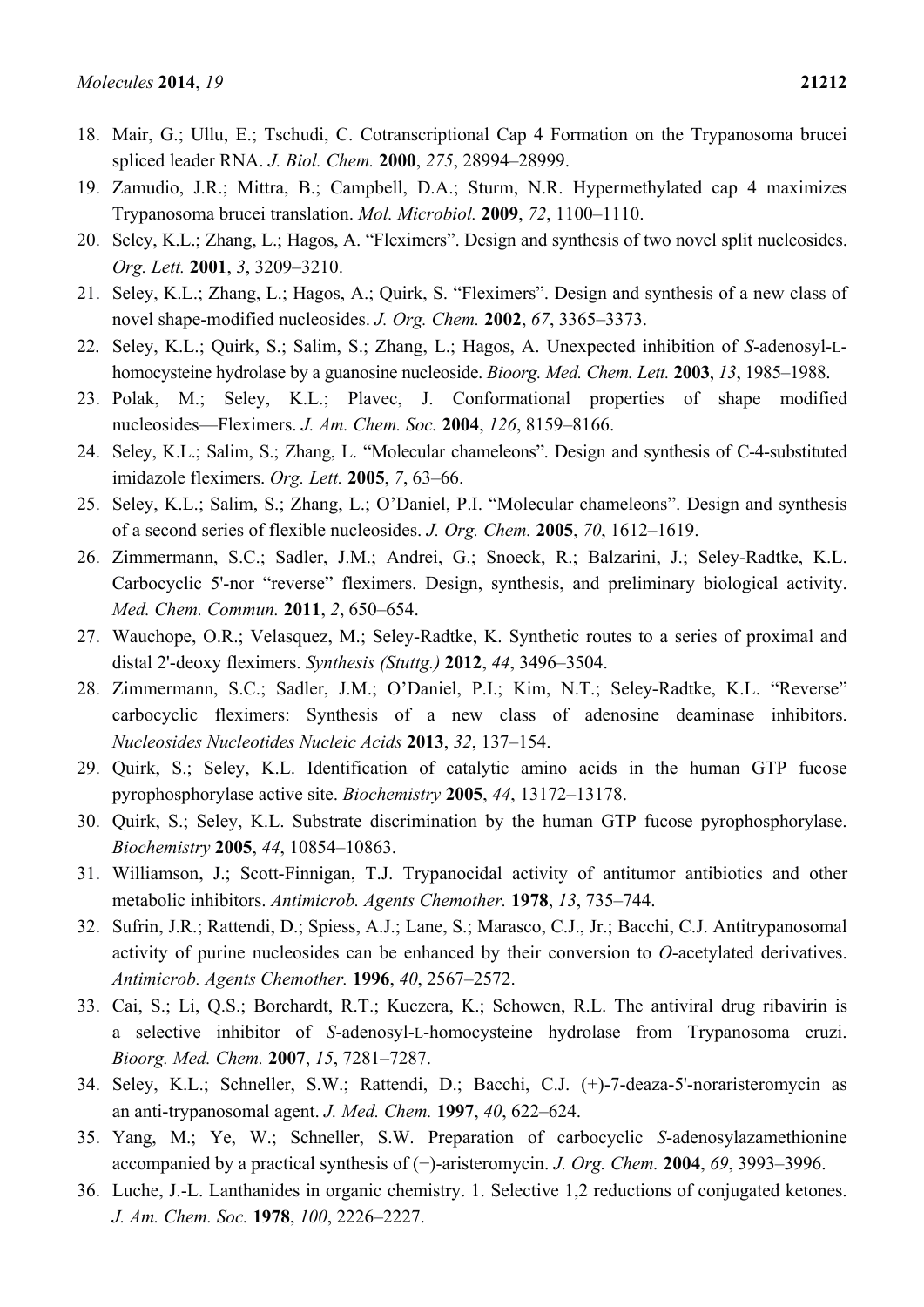- 37. Swamy, K.C.; Kumar, N.N.; Balaraman, E.; Kumar, K.V. Mitsunobu and related reactions: Advances and applications. *Chem. Rev.* **2009**, *109*, 2551–2651.
- 38. Moussa, Z. The Hendrickson 'POP' reagent and analogues thereof: Synthesis, structure, and application in organic synthesis. *ARKIVOC* **2012**, 432–490.
- 39. Kim, J.-H.; Kim, H.O.; Lee, K.M.; Chun, M.W.; Moon, H.R.; Jeong, L.S. Asymmetric synthesis of homo-apioneplanocin A from D-ribose. *Tetrahedron* **2006**, *62*, 6339–6342.
- 40. Hassan, J.; Sevignon, M.; Gozzi, C.; Schulz, E.; Lemaire, M. Aryl-aryl bond formation one century after the discovery of the Ullmann reaction. *Chem. Rev.* **2002**, *102*, 1359–1469.
- 41. Vo, G.D.; Hartwig, J.F. Palladium-catalyzed coupling of ammonia with aryl chlorides, bromides, iodides, and sulfonates: A general method for the preparation of primary arylamines. *J. Am. Chem. Soc.* **2009**, *131*, 11049–11061.
- 42. Huang, X.; Buchwald, S.L. New ammonia equivalents for the Pd-catalyzed amination of aryl halides. *Org. Lett.* **2001**, *3*, 3417–3419.
- 43. Benkeser, R.A.; Buting, W.E. The preparation of aromatic amines with sodium amide in liquid ammonia. *J. Am. Chem. Soc.* **1952**, *74*, 3011–3014.
- 44. Zhang, Y.; Tang, Q.; Luo, M. Reduction of hydrazines to amines with aqueous solution of titanium(iii) trichloride. *Org. Biomol. Chem.* **2011**, *9*, 4977–4982.
- 45. Matovu, E.; Stewart, M.L.; Geiser, F.; Brun, R.; Maser, P.; Wallace, L.J.; Burchmore, R.J.; Enyaru, J.C.; Barrett, M.P.; Kaminsky, R.; *et al*. Mechanisms of arsenical and diamidine uptake and resistance in Trypanosoma brucei. *Eukaryot. Cell* **2003**, *2*, 1003–1008.
- 46. Munday, J.C.; Eze, A.A.; Baker, N.; Glover, L.; Clucas, C.; Aguinaga Andres, D.; Natto, M.J.; Teka, I.A.; McDonald, J.; Lee, R.S.; *et al*. Trypanosoma brucei aquaglyceroporin 2 is a high-affinity transporter for pentamidine and melaminophenyl arsenic drugs and the main genetic determinant of resistance to these drugs. *J. Antimicrob. Chemother.* **2014**, *69*, 651–663.
- 47. De Koning, H.P.; Jarvis, S.M. Adenosine transporters in bloodstream forms of Trypanosoma brucei brucei: Substrate recognition motifs and affinity for trypanocidal drugs. *Mol. Pharmacol.*  **1999**, *56*, 1162–1170.
- 48. De Koning, H.P.; Bridges, D.J.; Burchmore, R.J.S. Purine and pyrimidine transport in pathogenic protozoa: From biology to therapy. *FEMS Microbiol. Rev.* **2005**, *29*, 987–1020.
- 49. Al-Salabi, M.I.; Wallace, L.J.; Luscher, A.; Maser, P.; Candlish, D.; Rodenko, B.; Gould, M.K.; Jabeen, I.; Ajith, S.N.; de Koning, H.P. Molecular interactions underlying the unusually high adenosine affinity of a novel Trypanosoma brucei nucleoside transporter. *Mol. Pharmacol.* **2007**, *71*, 921–929.
- 50. De Koning, H.P. Transporters in African trypanosomes: Role in drug action and resistance. *Int. J. Parasitol.* **2001**, *31*, 512–522.
- 51. Munday, J.C.; Rojas Lopez, K.E.; Eze, A.A.; Delespaux, V.; van den Abbeele, J.; Rowan, T.; Barrett, M.P.; Morrison, L.J.; de Koning, H.P. Functional expression of TcoAT1 reveals it to be a P1-type nucleoside transporter with no capacity for diminazene uptake. *Int. J. Parasitol. Drugs Drug Resist.* **2013**, *3*, 69–76.
- 52. Wallace, L.J.; Candlish, D.; de Koning, H.P. Different substrate recognition motifs of human and trypanosome nucleobase transporters. Selective uptake of purine antimetabolites. *J. Biol. Chem.*  **2002**, *277*, 26149–26156.